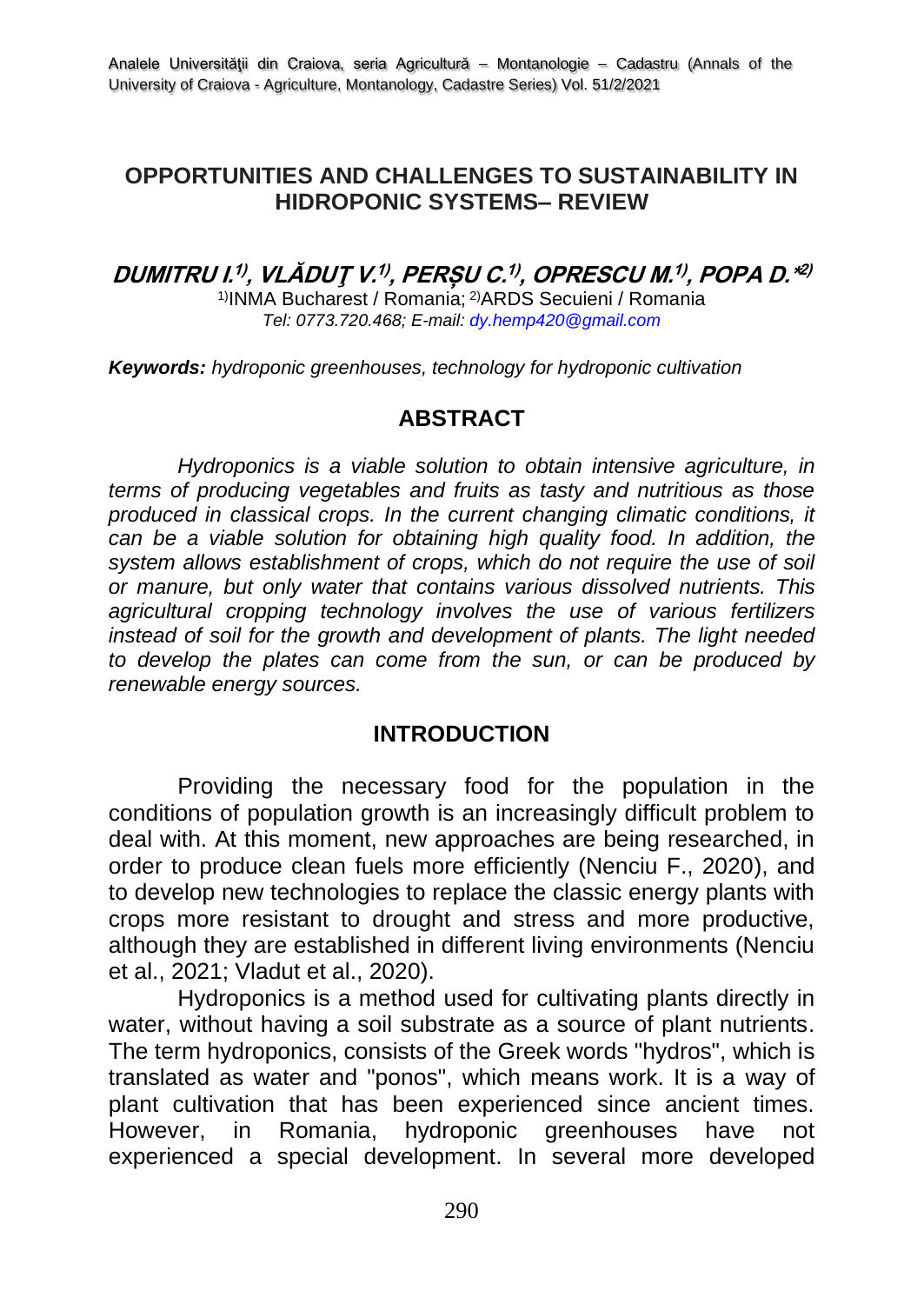countries such as: Denmark, Israel, France, Japan, the Netherlands, Great Britain there are significant number of advanced hydroponic systems, such as the hydroponic greenhouse depicted in Figure 1.



*Fig.1 Hydroponic greenhouse [\(https://www.rador.ro/2014/11/12/hidroponia-o-metoda-de-cultivare-a-plantelor](https://www.rador.ro/2014/11/12/hidroponia-o-metoda-de-cultivare-a-plantelor-cu-adepti-si%20contestatari/)[cu-adepti-si contestatari/](https://www.rador.ro/2014/11/12/hidroponia-o-metoda-de-cultivare-a-plantelor-cu-adepti-si%20contestatari/)***)**

The image shows a technology of modern agricultural cultivation, in which automation is applied at very high standards. The main plants that are grown in this system are: vegetables, flowers, medicinal plants, animal fodder, etc.

(*<https://www.rador.ro/2014/11/12/> hidroponia-o-metoda-de-cultivarea-plantelor-cu-adepti-si-contestatari*/)

Hydroponic agriculture is in a continuous development nowadays. One of the advantages of the hydroponic agriculture is that it does not require fertile land, which is quite limited. In the case of highly automated systems, one of the problems that can occur is the very high energy consumption required for operation. Therefore, it is necessary to consider innovative energy efficiency systems, such as solar trackers (Nenciu et al., 2014). Hydroponic crops can be established in areas where agriculture has never been performed efficiently. Therefore, such systems are suitable for large areas mostly covered by water, figure 2 a), in desert areas, figure 2 b), underground - figure 2 c) or in any location where a greenhouse can be placed, - in addition to people's homes, both in rural and urban areas - figure 2 d. [\(https://www.spatiulconstruit.ro/articol](https://www.spatiulconstruit.ro/articol) /ce-esteagricultura-hidroponica-si-unde-se-poate-practica/21469).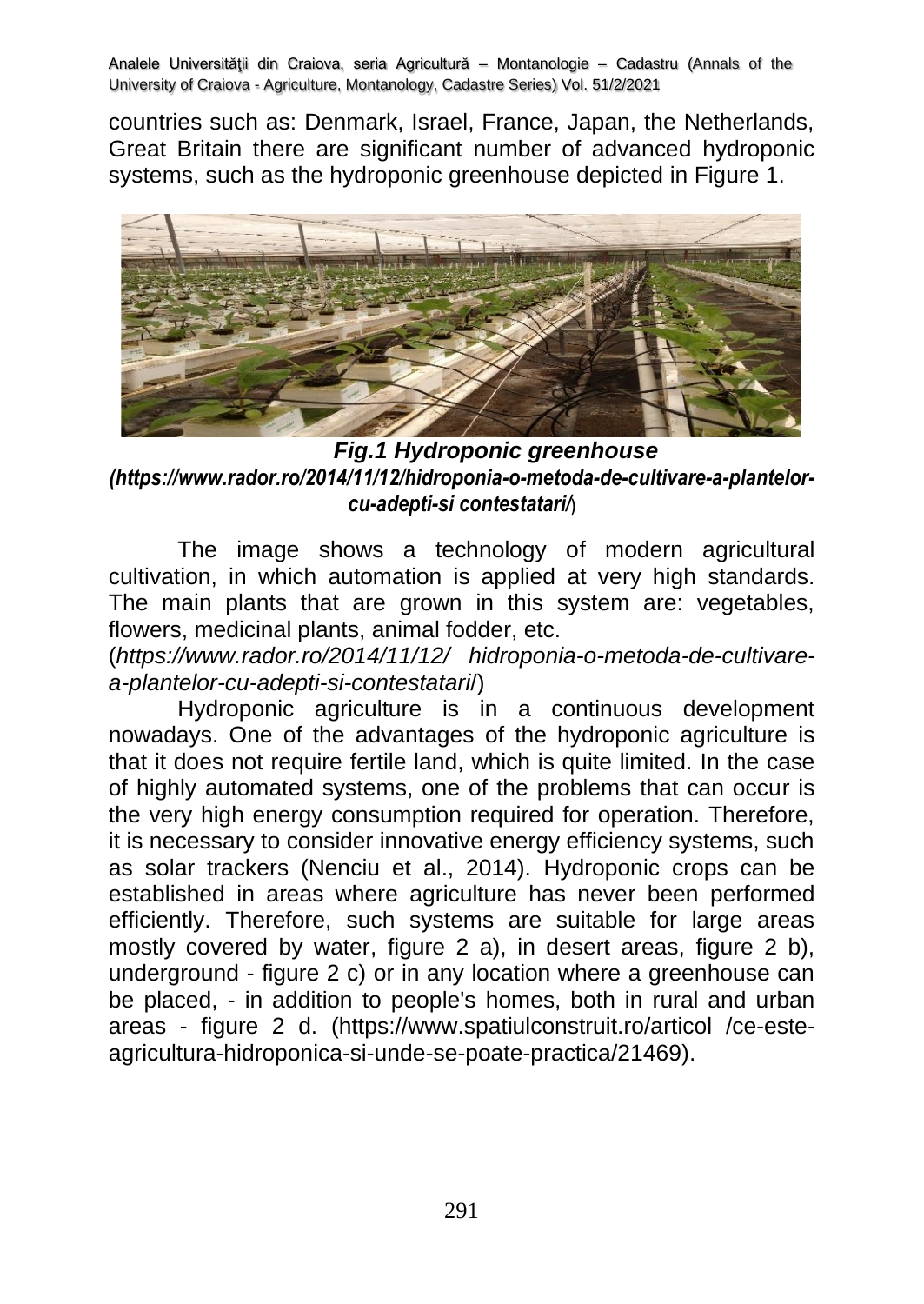

*Fig. 2, a, b, c d, - Hydroponic crop establishment areas [\(https://www.spatiulconstruit.ro/articol/ce-este-agricultura-hidroponica-si](https://www.spatiulconstruit.ro/articol/ce-este-agricultura-hidroponica-si-unde-se-poate-practica/21469)[unde-se-poate-practica/21469\)](https://www.spatiulconstruit.ro/articol/ce-este-agricultura-hidroponica-si-unde-se-poate-practica/21469)*

Hydroponic agriculture is an option for cultivating plants in a chemical environment, which instead of soil uses special aqueous solutions or other media (mineral wool, gravel, etc.). Special solutions are composed by certain nutrients with some calculated concentrations, which are being constantly monitored. Among the nutrients used, may be manure from fish farms and various animals (pig farms). In fish farms, the plants behave as a water purification filter, so that through a closed circuit the water returns to the fish ponds [\(https://mec.tuiasi.ro/diverse/Culturi\\_agricole\\_protejate](https://mec.tuiasi.ro/diverse/Culturi_agricole_protejate-curs.pdf)[curs.pdf\)](https://mec.tuiasi.ro/diverse/Culturi_agricole_protejate-curs.pdf). The system also allows closer monitoring, no longer requiring the application of antibiotics, which have a negative role on the soil (Petre et al, 2020).

## **MATERIALS AND METHODS**

Hydroponics - is a method of cultivating plants that stimulates their growth by ensuring control of the amount of water, mineral salts and - most importantly - the amount of oxygen dissolved in water.



*Fig. 3 Plants grown in hydroponic system (https://www.rador.ro/2014/11/12/hidroponia-o-metoda-de-cultivare-aplantelor-cu-adepti-si-contestatari/)*

This method of cultivating plants can be applied in an ecological system and if it is extended on an industrial scale it can provide the population on all continents with the best quality food. In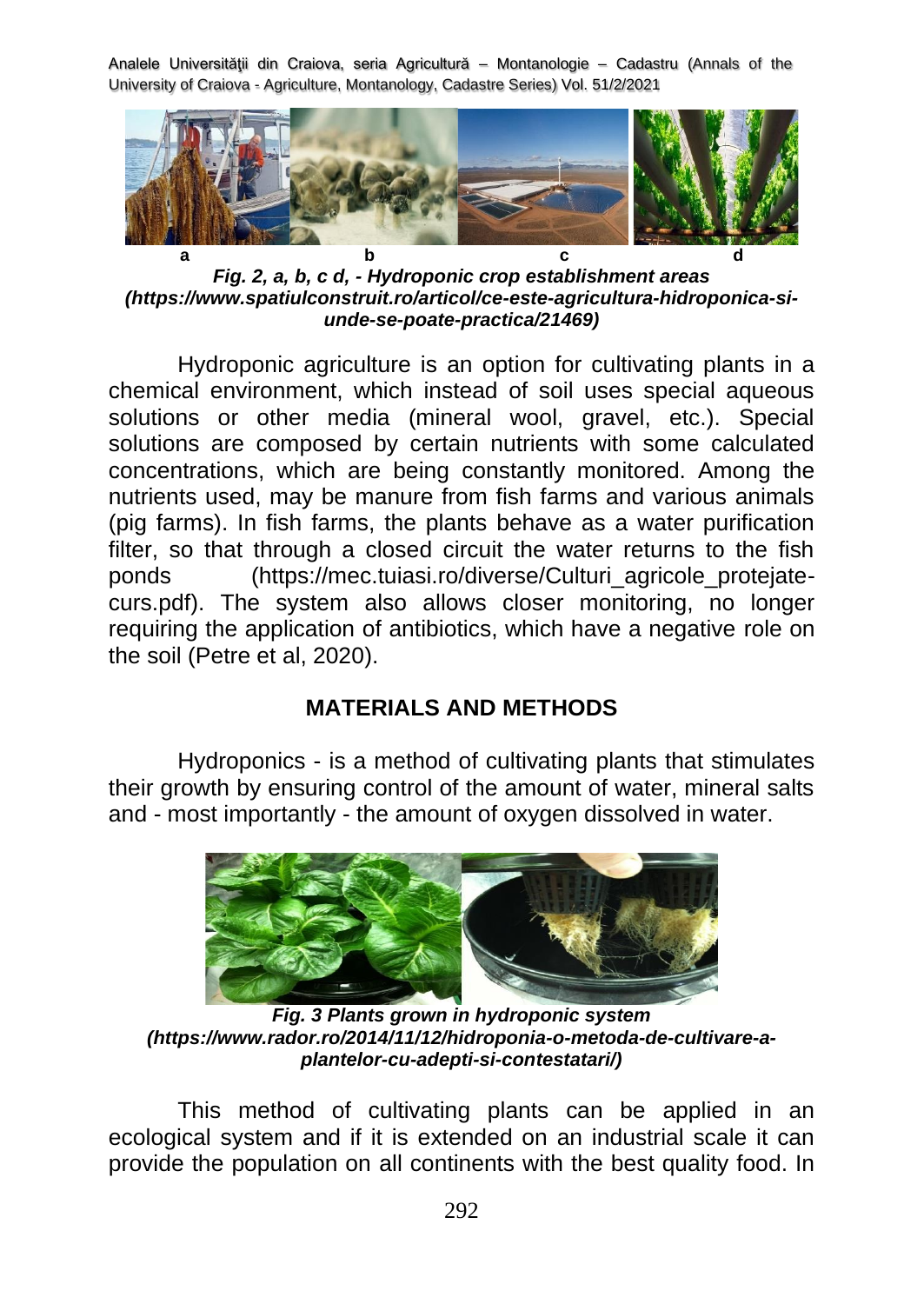our country, at the industrial level this culture system is very poorly represented. Hydroponics can be successfully implemented in people's households, gardens, balconies (figure 4), living rooms, using the same technology as in industrial hydroponic crops.



*Fig. 4 Hydroponic system placed in a balcony (https://www.rador.ro/2014/11/12/hidroponia-o-metoda-de-cultivare-aplantelor-cu-adepti-si-contestatari/)*

As people increasingly want to consume fresh products from their gardens, this system meets the requirements, being able to generate tasty and healthy products for their own consumption. (https://www.rador.ro/2014/11/12/hidroponia-o-metoda-de-cultivarea-plantelor-cu-adepti-si-contestatari/)

In general, plants are grown in water in which nutrients have been dissolved (figure 5). This is only one of the many options that are being used.



*Fig.5. Hydroponic systems for growing vegetables [\(https://www.unitbv.ro/documente/cercetare/doctorat-postdoctorat/sustinere](https://www.unitbv.ro/documente/cercetare/doctorat-postdoctorat/sustinere-teza/2016/badiu-eduard-catalin/Rezumat_Teza_Eduard_Badiu.pdf)[teza/2016/badiu-eduard-catalin/Rezumat\\_Teza\\_Eduard\\_Badiu.pdf](https://www.unitbv.ro/documente/cercetare/doctorat-postdoctorat/sustinere-teza/2016/badiu-eduard-catalin/Rezumat_Teza_Eduard_Badiu.pdf)*)

An important role in greenhouse maintenance is the automation of nutrient administration to these hydroponic crops. It uses a complex program that monitors the needs of the plant constantly, monitoring the vital factors in their development, such as temperature, humidity, ventilation, CO2 content and others. It should be emphasized that an additional source of energy is also required in the event that the main source of energy may be accidentally interrupted.[\(https://www.unitbv.ro/](https://www.unitbv.ro/%20documente/cercetare/doctoratpostdoctorat/sustinere-teza/2016/%20badiu-eduard)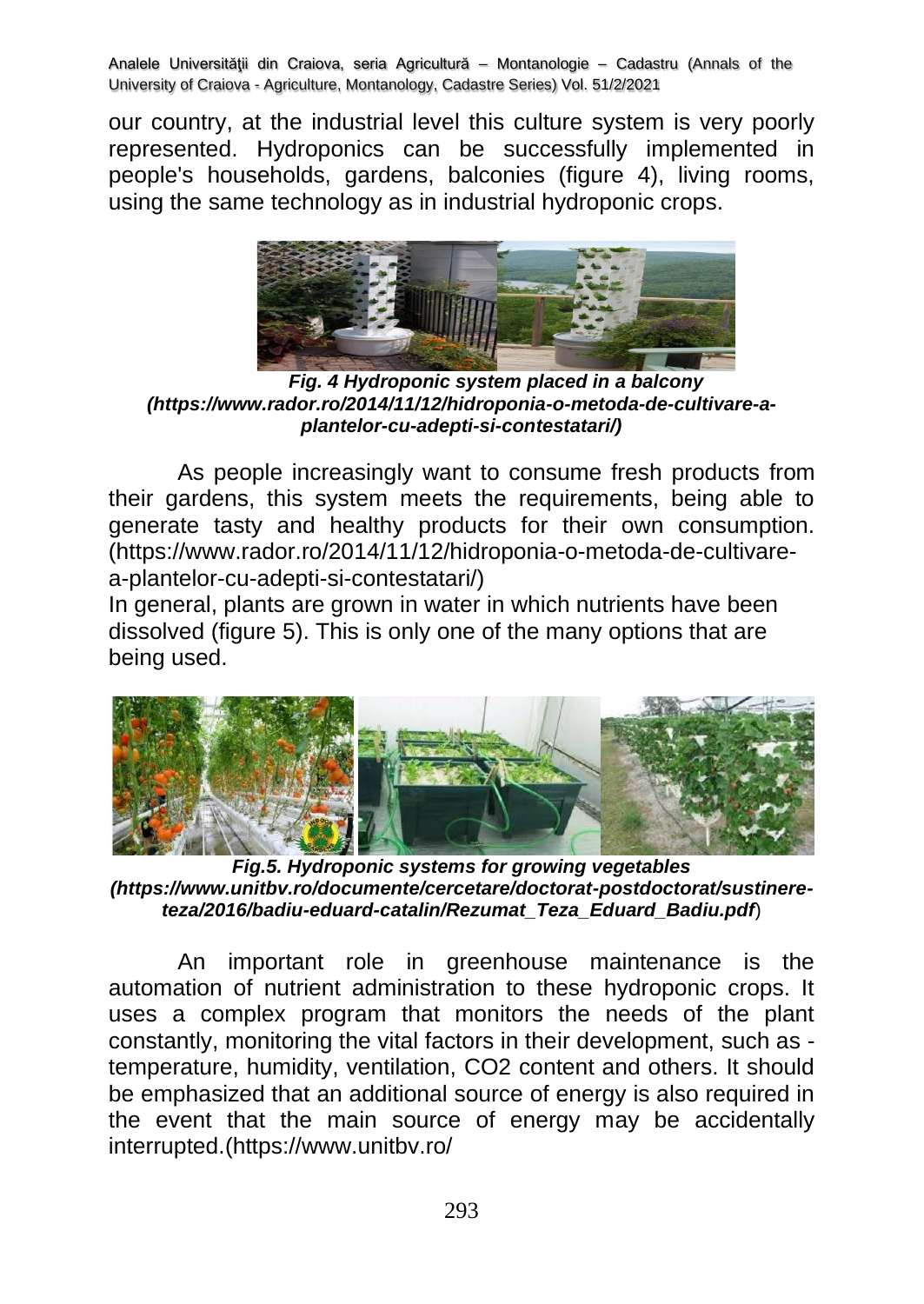[documente/cercetare/doctoratpostdoctorat/sustinere-teza/2016/](https://www.unitbv.ro/%20documente/cercetare/doctoratpostdoctorat/sustinere-teza/2016/%20badiu-eduard)  [badiu-eduard](https://www.unitbv.ro/%20documente/cercetare/doctoratpostdoctorat/sustinere-teza/2016/%20badiu-eduard) catalin/Rezumat\_Teza\_Eduard\_Badiu.pdf).

# **RESULTS AND DISCUSSION**

Global temperature changes, soil degradation, natural disasters lead to the increasing use and development of hydroponic crops.

The main systems used in hydroponic crops are:



# ➢ *Wick system (with absorbent wick)*

*Fig. 6 Wick hydroponic system (a), Drip hydroponic system (b) (https://farmbee.ro/blog/ce-este-o-cultura-hidroponica)*

As can be seen in Figure 6 a), it is a simple system consisting of a tank, an air pump and several absorbent wires that connect the culture table and the tank. The air pump has the role of aerating the solution, and is connected to an aeration stone located in the tank. The plants are located in a container based on an absorbed growth medium.

## ➢ **Drip hydroponic system**

As can be seen in Figure 6 b) this system is similar to the system depicted in Figure 6 a), only the plant feeding system differs, through this drip line which is fed by a submersible pump, in the nutrient solution (Salvatore Gaetano Verdoliva et al., 2021).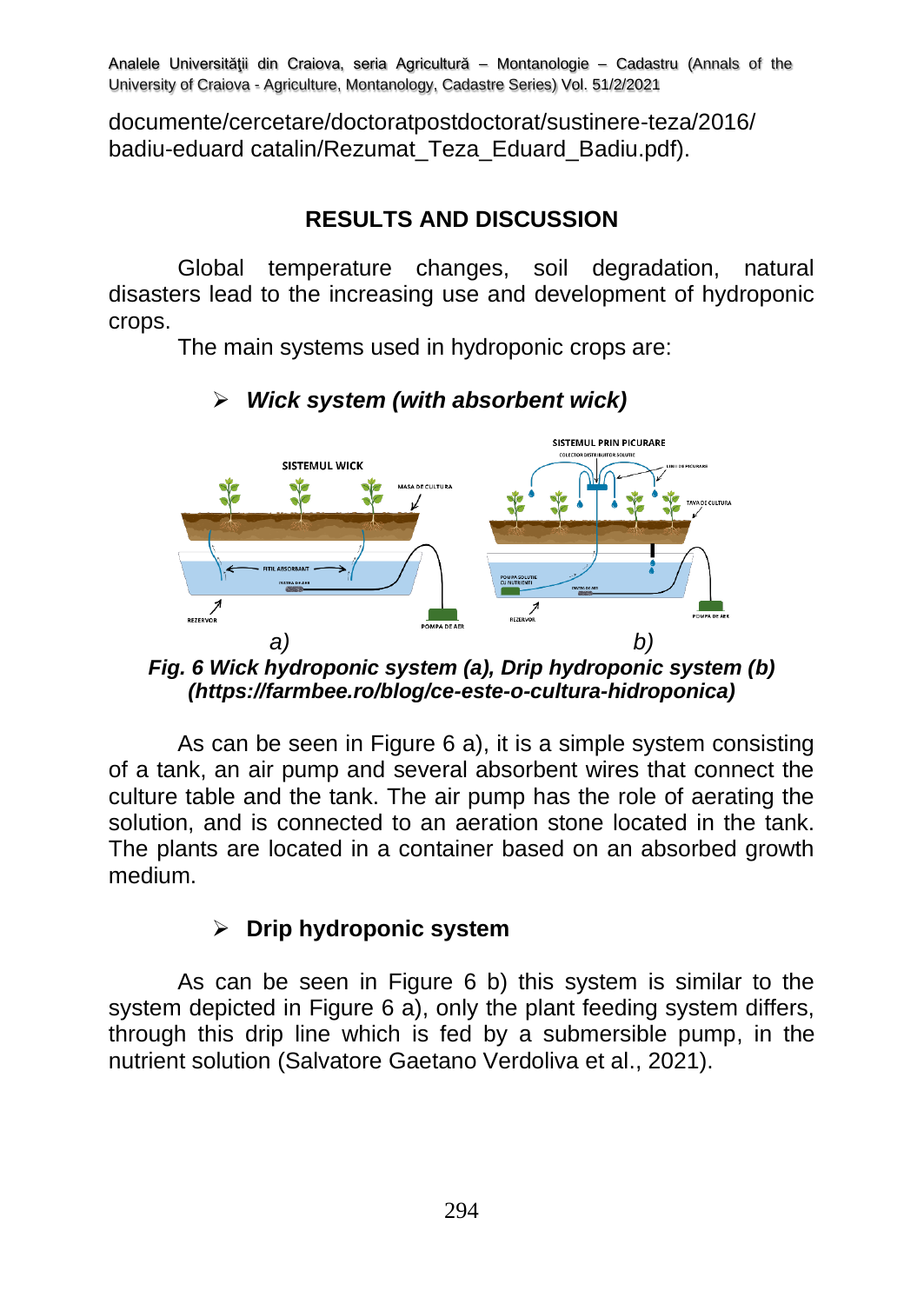#### ➢ **Hydroponic system by flooding and drainage (Ebb and flow)**



*Fig. 7 a) și b) Hydroponic system by flooding and drainage (https://farmbee.ro/blog/ce-este-o-cultura-hidroponica)*

The system depicted in figures 7 a) and b) is a flood and drainage system in which when the submersible pump is turned on, figure 7 a), the nutrient solution floods the culture tray and when the pump is stopped, figure 7 b), the nutrient solution drains into the tank. In this way the plants are fed with food without the need for oxygenation with another aeration pump as in the examples shown before.

## ➢ **Water cropping system (with nutrient solution)**

In figure 8 a) we have schematically presented the water culture system (nutrient solution), where the plants float above the nutrient solution, their roots being directly in the nutrient. Oxygenation in this system is done with the aeration pump, and for the support and a better stability of the plants can be used light floating materials, like expanded polyester, which are perforated depending on the distance desired between the plants.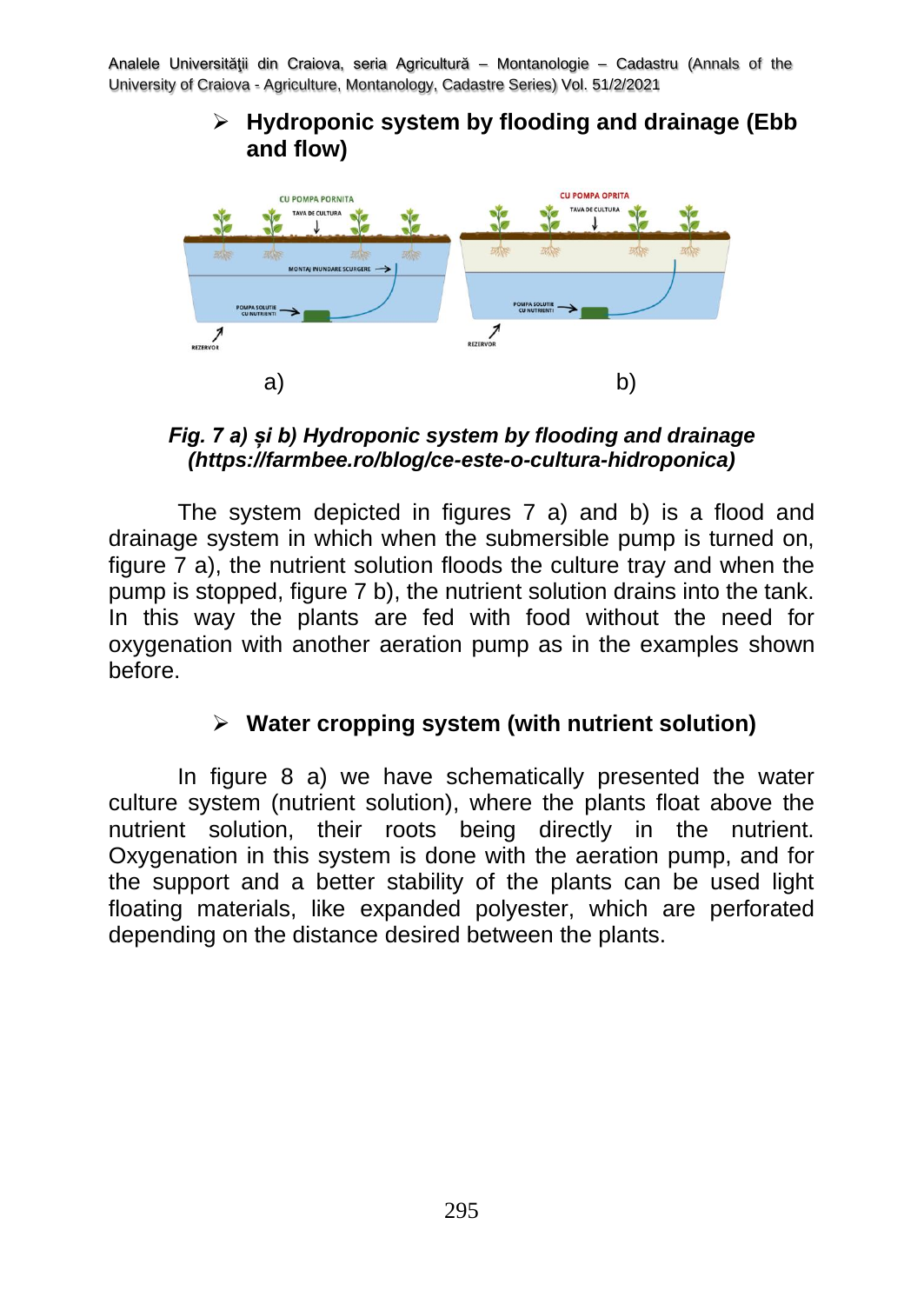

*Fig. 8 a) Water culture system, b) The cropping system established on nutritious film (https://farmbee.ro/blog/ce-este-ocultura-hidroponica)*

## ➢ **The cropping system established on nutritious film (NFT)**

This system shown in Figure 8 b) provides at all times the required amount of nutrient solution at the roots of the plants, using a pump. The culture tray is tilted at a certain angle to ensure that the solution drains into the nutrient solution tank.

# **ROPITOAR POMPA SOLUTIE<br>CU NUTRIENTI** REZERVOR

## ➢ **The aeroponic system**



For the aeroponic system shown in Figure 9, the plants are positioned above a nutrient, and a solution spraying system, is used to pump the solution directly on the plant roots.

# ➢ **The aquaponic system**

The aquaponic system is a relatively new system of agriculture, which has received much research attention due to its sustainability potential (Emmanuel Ayipio et. al, 2019). The aquaponic system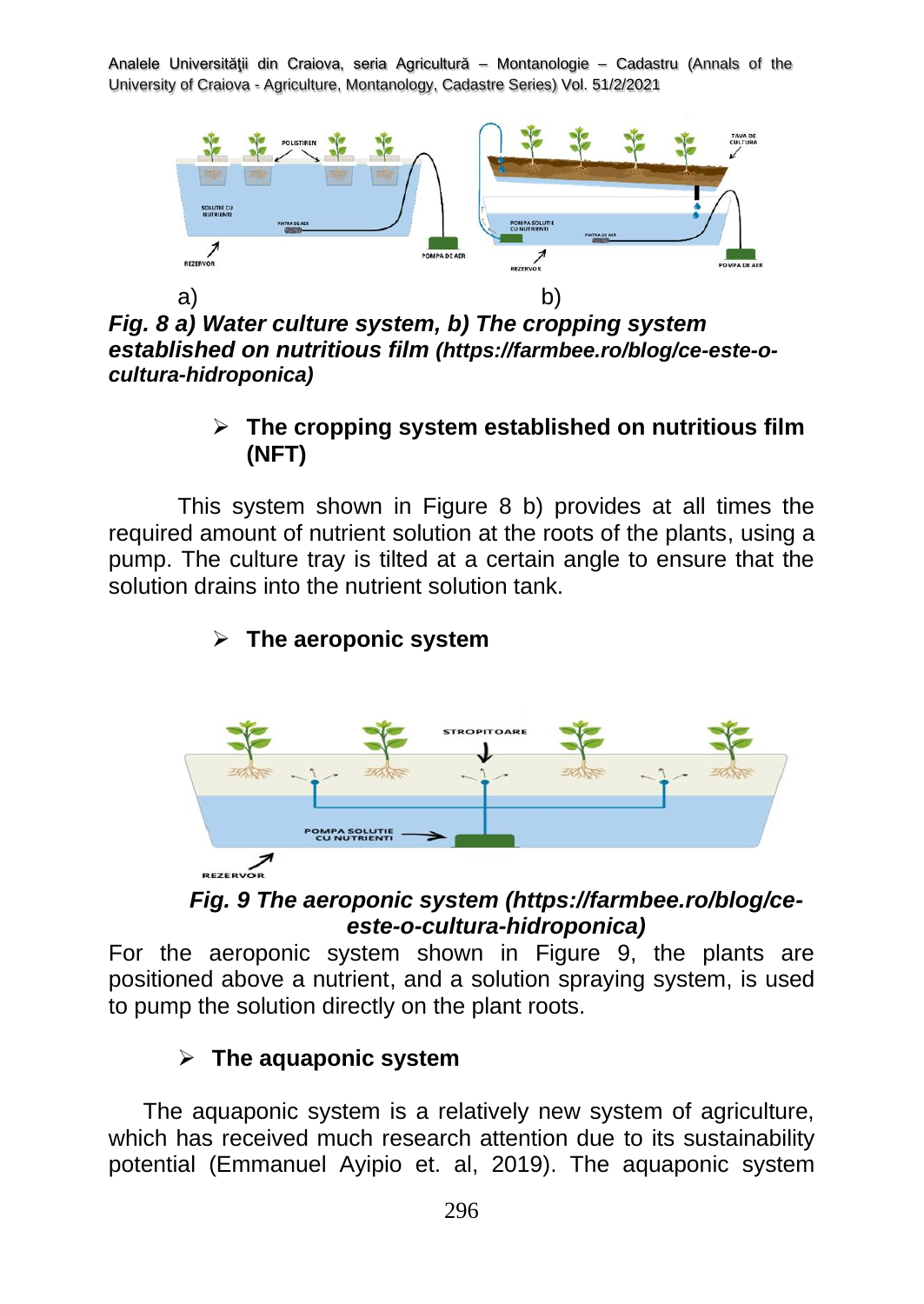combines aquaculture with hydroponics resulting in a much more complex new system, (Richard V. Tyson et al, 2011). The nutrient solution can be improved with water used to raise fish, plants directly influence the quality of water that leads to fish growth and health (Carmelo Maucieri et al, 2018; Rahmita Wirza and Shah Nazir, 2021). In addition, the wastewater from pig farms can be used to obtain the nutrient solution for growing plants and reusing part of the effluent treated as feed dilution water (Kirill Ispolnov et al, 2021).

As advantages of using hydroponic culture we can highlight the possibility of obtaining large and constant yields throughout the year, weather conditions do not influence the crop, plants reach maturity in a shorter time, compared to classical culture, the phenomenon of disease transmission and pests is reduced due to continuous monitoring, requires reduced labor, etc.

Some of the disadvantages of using these hydroponic systems would be that, if the labor force has to be well qualified, the costs for setting up such a crop are relatively high. Hydroponic culture requires the supply of a very stable energy source, any interruption for a longer period of time leads to the compromise of hydroponic culture in a very high percentage. (https://farmbee.ro/blog/ce-este-o-cultura-hidroponica)

## **CONCLUSIONS**

In the near future, hydroponic agriculture can play a very important role in obtaining the much-needed food for the world's population. Fresh and tasty quality products can be obtained in all variants of hydroponic systems. If we take into account the fact that some of the current priorities of mankind are the conservation of soil, environment, water resources, we have an answer to how important it is to use and especially modernize these cropping systems.

## **ACKNOWLEDGEMENT**

This work was supported by the Romanian Research and Innovation Ministry, through the Project entitled "Researches on achieving integrated systems for the bioeconomy field according to the concept of intelligent agriculture" – PN 19 10 01 01 –  $C$ tr. 5N/07.02.2019and by a grant of the Romanian Research and Innovation Ministry, through Programme 1 – Development of the national research-development system, subprogramme 1.2 –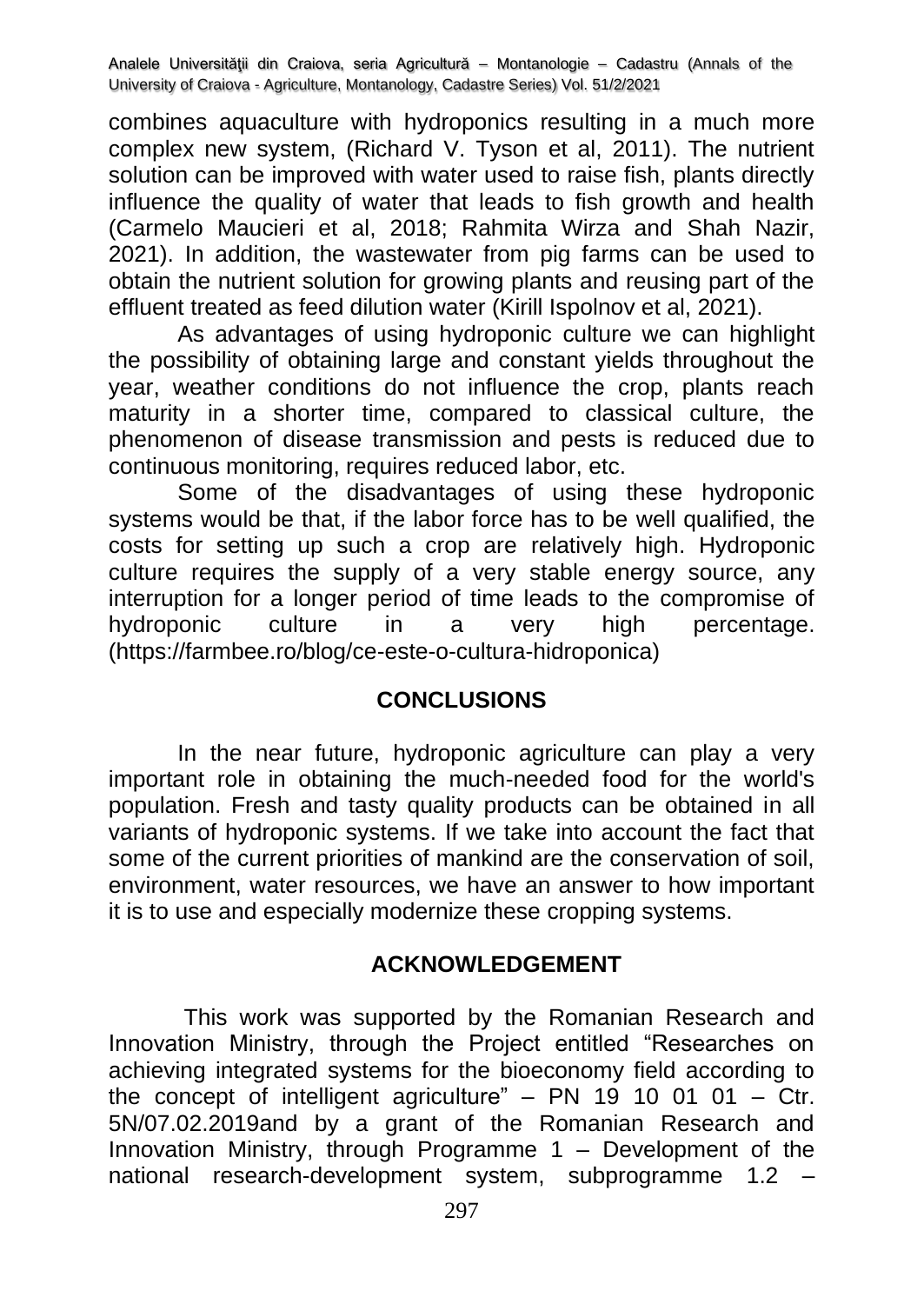Institutional performance – Projects for financing excellence in RDI, contract no. 16PFE.

#### **REFERENCES**

[1] Carmelo Maucieri, Carlo Nicoletto, Ranka Junge. Zala Schmautz. Paolo Sambo, Maurizio Borin1 (2018), *Hydroponic systems and water management in aquaponics: A review,* Italian Journal of Agronomy 2018; volume 13:1012;

[2] Emmanuel Ayipio, Daniel E. Wells, Alyssa McQuilling and Alan E. Wilson (2019), *Comparisons between Aquaponic and Conventional*

*Hydroponic Crop Yields: A Meta-Analysis,* Sustainability 2019, 11, 6511;

[3] Kirill Ispolnov, Luis M. I. Aires, Nídia D. Lourenço and Judite S. Vieira (2021), *A Combined Vermifiltration-Hydroponic System for Swine Wastewater Treatment,* Appl. Sci. 2021, 11, 5064. [https://doi.org/ 10.3390/](https://doi.org/%2010.3390)app11115064;

[4] Nenciu F., Gǎgeanu G., Vlǎduț V.N., Matache M.G., Gǎgeanu I., Voicea I., Milian G., Nae G., Simplified method for producing bioethanol from Jerusalem artichoke tubers, research on the influence of climatic conditions, soil and processing methods for the production of biofuels, ISB INMA TEH INTERNATIONAL SYMPOSIUM, 10th Edition p. 515 – 521, (2020), ISSN 2344 – 4118. [5] Nenciu F and Vladut V, 2021, Studies on the perspectives of replacing the classic energy plants with Jerusalem artichoke and Sweet Sorghum, analyzing the impact on the conservation of ecosystems, IOP Conference Series: Earth and Environmental Science, 635 (2021) 012002.

[6] Nenciu F., Vaireanu D.-I., A comparative study for assessing the effectiveness of solar trackers used in conjunction with photovoltaic power autonomous systems, Journal of Optoelectronics and Advanced Materials, vol 16, nr. 1-2, (2014), p. 102 – 109.

[7] Petre A.A., Nenciu F., Vanghele N.A., Stanciu M.M., Mihalache D.B., Grigore I.A., Vladutoiu L., (2020). Study on the effects and changes of soil degradation under the influence of antibiotics, TE-RE-RD 2020, E3S Web of Conferences 180(1):03018, DOI: 10.1051/e3sconf/202018003018, TERERD.

[8] Salvatore Gaetano Verdoliva, Dylan Gwyn - Jones, Andrew Detheridge, Paul Robson (2021), *Controlled comparisons between*